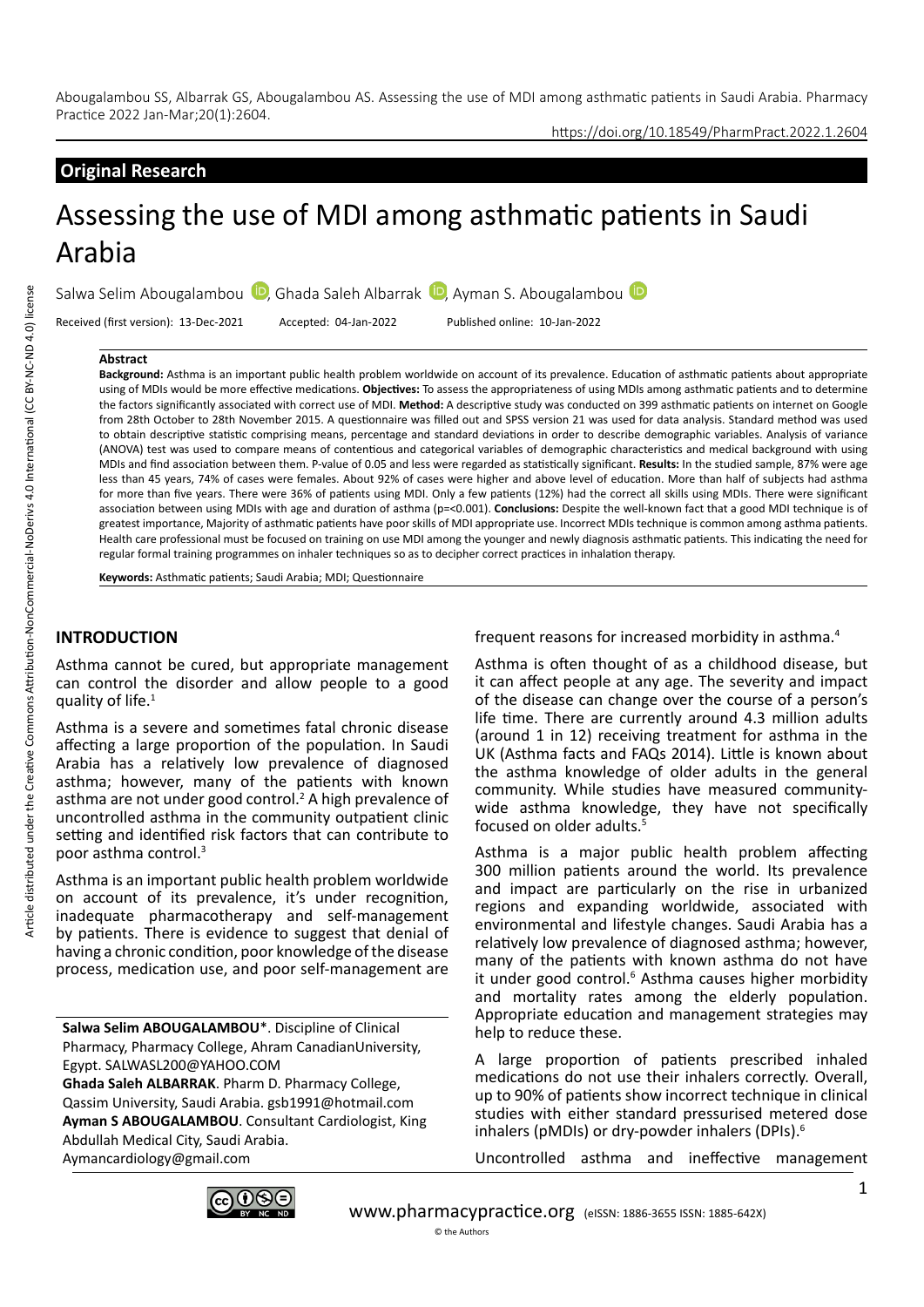#### https://doi.org/10.18549/PharmPract.2022.1.2604

remains a public health challenge in the developing countries like Saudi Arabia. Uncontrolled asthma remains a frequent cause of emergency department (ED) visits and hospital admissions. Improper asthma inhaler device use is most likely one of the major causes associated with uncontrolled asthma and frequent ED visits.7

Asthma remains a serious global health challenge. Poor control of asthma symptoms is due in part to incorrect use of oral inhaler devices that deliver asthma medications, such as poor inhalation technique or use of a metered dose inhaler (MDI) after the recommended number of doses is expelled.<sup>8</sup>

#### **Asthma MDI technique assessment and knowledge**

Metered-dose inhalers (MDIs) have become a firsthand therapeutic strategy for the management of respiratory diseases, mainly for chronic obstructive pulmonary disease (COPD) and asthma. It has been determined, however, that patients do not always use these devices correctly. Our primary goal was to establish the level of technical knowledge of patients with asthma on the use of MDIs, as well as other associated factors related to the effective use of this delivery method.<sup>9</sup> Inhaler technique is associated with adherence and influences asthma control. Inhaler training by pharmacists is feasible and seams to improve inhaler technique, asthma control and adherence.10 Poor MDI technique is common among inner-city patients with asthma and is associated with poor adherence to controller medications. Assessment of MDI technique may be a simple clinical aid to identify patients with low adherence to controller medications.<sup>11</sup> Inhalation technique of patients improves after imparting systematic educational intervention. A practical demonstration of all the steps proved more effective than simple verbal/written advice. In view of increasing errors being committed over a period of time, repeated demonstration of the proper technique using a standard check-list significantly improves the errors committed during inhaler use.<sup>12</sup> The frequency of inhaler technique errors was high and no device was clearly preferred over the others. Using the preferred inhaler device was not associated with less errors.<sup>13</sup>

The pharmacists demonstrated particularly poor skills involving steps for coordination of the actuation process with the mechanics of inhalation with MDI. The errors detected in this simple assessment session, if translated to patient self-medication errors, are potentially significant.<sup>14</sup> Majority of patients using inhalation devices made errors while using the device. Proper education to patients on correct usage may not only improve control of the symptoms of the disease but might also allow dose reduction in long term.15 Pharmacists reported they frequently educate patients and assess MDI technique for new prescriptions but not very often for patients recently started, as well as for long-term users. Six months after an educational program, attitudes and beliefs toward this activity were either not changed or, in some, improved.

Pharmacists perceive that there is not enough time to assess and educate patients who use MDIs.<sup>16</sup> Among older patients with asthma, interventions to promote proper medication use should simplify tasks and patient roles to overcome cognitive load and suboptimal performance in self-care.17 The educational programe led to a significant improvement in asthma morbidity and that the implantation of educational programs is possible for special populations when these programmed are adapted to the socioeconomic profile of the patients, with a significant gain in terms of the reduction of symptoms and improved pulmonary function and quality of life of . 18 Written instruction alone is inadequate in teaching correct inhalation technique. Verbal instruction and technique assessment are essential for patients to achieve proper technique. Patients may perform better on the Turbuhaler than on other inhalation devices.<sup>19</sup>

The main objective of this study is to exploring the assessments of using Metered-Dose Inhaler (MDI) among adult asthmatic patients in Saudi and finding and to determine the factors significantly associated with correct use ofMDI

# **METHOD AND MATERIALS**

## **Study design**

This is a descriptive study. It's a questionnaire-based cross sectional analysis. Data collected from a sample of 399 asthmatic patients on Saudi Arabia, who answered questionnaire online by using Google forms survey from 28<sup>th</sup> October to 28<sup>th</sup> November 2015. The study aim are to assess the use of MDI in Saudi Arabia and association between socio-demographic characterei8stic and medical background and mean Assessment cores of using MDI. The exclusion criteria for this study excluded patient aged less than 18 years and the patient who are not asthmatic

## **Study instrument**

Data collection tool was a structured questionnaire, which was designed by making use of other different published studies based on extensive literature review and adding questions that were considered of value based on local asthmatic related assessments of using MDIs. The questionnaire was prepared in English but prior to use in the study, was translated to from its original English version to Arabic. After validation of questioner by group of experts (five PhD doctors). The reliability of the questionnaire used in assessment was revised by members of Pharmacy College in Qassim University. The questionnaire was filled by asthmatic patient. Web based survey was carried out by collection of data through self –administer electronic set of questions through survey Google web link.

The first part of the questionnaire included questions regarding patients' demographic characteristic as gender, age, education and smoking history. It also included questions regarding patient medical backgrounds as

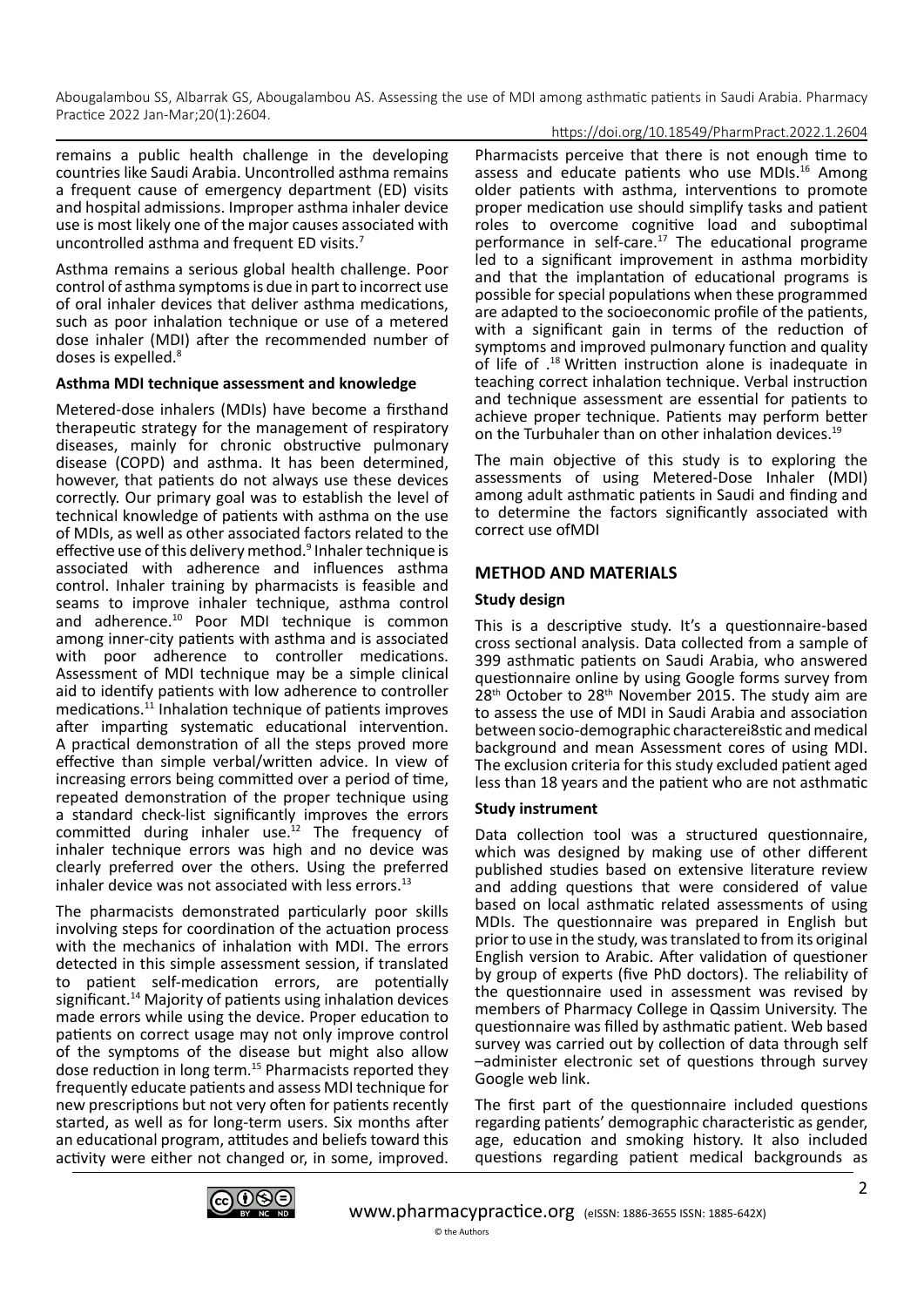https://doi.org/10.18549/PharmPract.2022.1.2604

duration of having asthma, type of inhaler they use, source of health information about asthma and information was provided during education programs.

The second part is the assessment of MDI technique and skills there were eleven questions related to assessment of technique of MDI use, to ensure the correct delivery of drug.

Each assessment of MDIs technique and skills questions was scored as (1) for correct answer and zero (0) for an incorrect answer.

Two categories were defined on the bases of the score obtained by each participant:

**Good MDIs use technique**: when patients respond to greater than or equal to seven the mean score of MDIs use technique (≥70%).

**Poor MDIs use technique**: when patients respond to less than seven the mean score of MDIs use technique  $(< 70\%)$ .

## **Statistical analysis**

The data of this study was analyzed by using statistical package for social science (SPSS) version 21.0 software program. First, data were entered to Google forms spreadsheet and coded then transferred to SPSS for analysis.

Standard method was used to obtain descriptive statistic comprising means, percentage and standard deviations in order to describe demographic variables. Analysis of variance (ANOVA) test was used to compare means of contentious and categorical variables and find association between them. *P-value* of <0.05 and less were regarded as statistically significant.

# **RESULT**

## **Demographic characteristics**

Table 1 shows the socio-demographic characteristics of the participants in this study in which among 399 participants who were answered questionnaires in Saudi Arabia, 299 (74.9%) were female and 100 (25.1%) of them were male asthmatic patient. The age of participants, two hundred and two (50.6%) were between 18-25, then seventy eight (19.5%) were between 26-35 and about (%12.3) of patients more than 45 years. Concerning the education level the majority of them 239 (59.9%) were university education and 5(1.3 %) of them were noneducated, majority 239 (85 %) of patients were nonsmoker.

## **Medical background**

Table 2 shows that 203 (50.97%) of patients had asthma for a duration longer than 5 years and 34 (8.5 %) were did not know the duration. Regarding last asthma attack about 153(38.3%) of patients had more than 4 weeks, and 54 (13.5%) had 2-4 weeks and 58 (14.6%) they did not



know last asthma attack they had. Regarding the types of asthma medications used 219 (54.9%) of patients know, and 219 (54.9%) they did not know (39.33%). Majority of patients232 (58.2 %) received information from health care health workers as the main source of patients' information followed 105 (26.3 %) received information from internet.

| Table 1. Socio-demographic characteristics of asthma patient (n=399) |                            |  |  |
|----------------------------------------------------------------------|----------------------------|--|--|
| <b>Variables</b>                                                     | n (%)                      |  |  |
| Gender                                                               |                            |  |  |
| Female<br>Male                                                       | 299 (74.9%)<br>100 (25.1%) |  |  |
|                                                                      |                            |  |  |
| Age (years)                                                          |                            |  |  |
| $18 - 25$ years                                                      | 202(50.6%)                 |  |  |
| $26 - 35$ years                                                      | 78(19.5%)                  |  |  |
| $36 - 45$ years                                                      | 70(18.5%)                  |  |  |
| >45 years                                                            | 49(12.3%)                  |  |  |
| Level of education                                                   |                            |  |  |
| Non education                                                        | 5(1.3%)                    |  |  |
| Primary education                                                    | 27 (6.8%)                  |  |  |
| High school education                                                | 113(28.3%)                 |  |  |
| University education                                                 | 239(59.9%)                 |  |  |
| Above university education                                           | 15(3.7%)                   |  |  |
| <b>Smoking History</b>                                               |                            |  |  |
| Current smoking                                                      | 35 (8.8%)                  |  |  |
| Previous smoking                                                     | 25(6.2%)                   |  |  |
| Non smoker                                                           | 339 (85%)                  |  |  |

| Table 2. Medical background of asthmatic patients (n=399) |              |  |  |
|-----------------------------------------------------------|--------------|--|--|
| <b>Variables</b>                                          | n (%)        |  |  |
| Duration of asthma                                        |              |  |  |
| < 5 years                                                 | 162(40.6%)   |  |  |
| >5 years                                                  | 203(50.9%)   |  |  |
| Last asthma attack                                        |              |  |  |
| Less than 2 weeks                                         | 134(33.6%)   |  |  |
| 2-4 weeks                                                 | 54(13.5%)    |  |  |
| More than 4 weeks                                         | 153(38.3%)   |  |  |
|                                                           |              |  |  |
| Types of asthma medications you used                      |              |  |  |
| NΩ                                                        | 180(45.1%)   |  |  |
| Yes                                                       | 219 (54.9%)  |  |  |
| What is your main source of asthma information            |              |  |  |
| Magazine                                                  | 4 (1.0%)     |  |  |
| Health care(Pharmacist Doctors, Nurse, other)             | 232 (58.2 %) |  |  |
| Internet                                                  | 105 (26.3 %) |  |  |
| News papers                                               | 5(1.3%)      |  |  |
| Publications                                              | 20 (5.0 %)   |  |  |

Only a minority (12%) of patients could perform all eleven steps correctly, i.e., obtained the maximum 11 points (Figure 1)

Table 3 showed that regarding use MDI devices, the percentage of correct handling committed in each step was calculated. Among the 11 steps in MDI administration procedure: step 11 (After use replace the mouthpiece cover) was the least correctly done (12.8%) followed by step 6 (Tilt your heads lightly backwards)(51.1%) while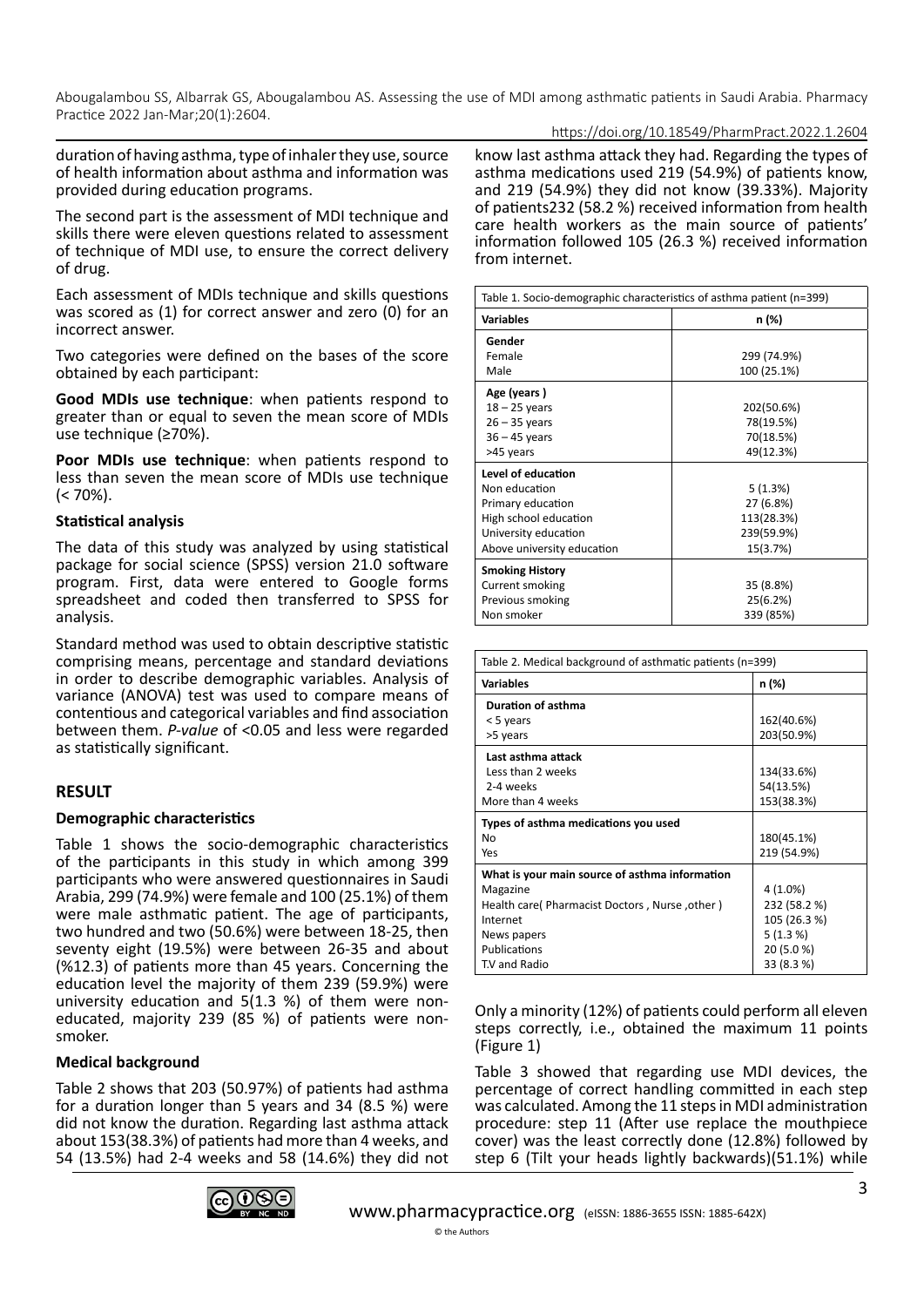Abougalambou SS, Albarrak GS, Abougalambou AS. Assessing the use of MDI among asthmatic patients in Saudi Arabia. Pharmacy Practice 2022 Jan-Mar;20(1):2604. https://doi.org/10.18549/PharmPract.2022.1.2604

| Table 3. Assessments of MDI among Asthma patient                                             |                            |  |
|----------------------------------------------------------------------------------------------|----------------------------|--|
| <b>Variables</b>                                                                             | n (%)                      |  |
| Removes the mouthpiece cover and check the mouth<br>piece thoroughly to see its clean        |                            |  |
| No<br>Yes                                                                                    | 167 (41.9%)<br>232 (58.1%) |  |
|                                                                                              |                            |  |
| Shakes the inhaler vigorously?<br>No                                                         | 117 (29.3%)                |  |
| Yes                                                                                          | 282 (70.7%)                |  |
| Holds the inhaler upright between index finger and<br>thumb                                  |                            |  |
| No                                                                                           | 104 (26.1%)                |  |
| Yes                                                                                          | 295 (73.9%)                |  |
| Breathes out gently through your mouth and<br>immediately place the mouthpiece in your teeth |                            |  |
| No<br>Yes                                                                                    | 122 (30.6%)                |  |
|                                                                                              | 277 (69.4%)                |  |
| Grips the mouthpiece firmly with your lips<br>No                                             |                            |  |
| Yes                                                                                          | 93 (23.3%)<br>306 (76.7%)  |  |
| Tilt your heads lightly backwards                                                            |                            |  |
| No                                                                                           | 199 (49.9%)                |  |
| Yes                                                                                          | 200 (50.1%)                |  |
| Starts breathing in slowly through your mouth At the<br>same time                            |                            |  |
| No                                                                                           | 176 (44.1%)                |  |
| Yes                                                                                          | 223 (55.9%)                |  |
| Removes the inhaler from your mouth and holds<br>breath for at least 10 seconds              |                            |  |
| No                                                                                           | 134 (33.6%)                |  |
| yes                                                                                          | 265 (66.4%)                |  |
| <b>Breathes out slowly</b>                                                                   |                            |  |
| No<br>Yes                                                                                    | 150 (37.6%)<br>249 (62.4%) |  |
| If another dose is required wait for at least one minute<br>repeated step 1 to 4             |                            |  |
| No                                                                                           | 192 (48.1%)                |  |
| Yes                                                                                          | 207 (51.9%)                |  |
| After use replace the mouthpiece cover                                                       |                            |  |
| No                                                                                           | 348 (87.2%)                |  |
| Yes                                                                                          | 51 (12.8%)                 |  |

| Table 4. Distribution of participants according to assessment of using of MDI           |            |  |
|-----------------------------------------------------------------------------------------|------------|--|
| Variable                                                                                | n (%)      |  |
| <b>Assessments of using MDIs</b>                                                        |            |  |
| Good                                                                                    | 238(59.7%) |  |
| Poor                                                                                    | 161(40.3%) |  |
| **Good: >70% of the maximum possible scores.<br>*Poor: <70% of maximum possible scores. |            |  |

step5 (Grips the mouthpiece firmly with your lips)and step 3(Holds the inhaler upright between index finger and thumb?) were the most correctly performed (76.7% and 73.9% respectively).

## **Level of assessment of using MDI among participant**

Table 4 shows the frequency distribution of participants asthmatic related to assessment of using asthmatic

| Table 5. Mean Assessment cores of using MDI with socio-demographic<br>characteristics |                  |         |  |  |
|---------------------------------------------------------------------------------------|------------------|---------|--|--|
| <b>Variables</b>                                                                      | Mean (±SD)       | P value |  |  |
| Gender                                                                                |                  |         |  |  |
| Female                                                                                | $6.01(\pm 3.37)$ | 0.099   |  |  |
| Male                                                                                  | $6.64(\pm 3.27)$ |         |  |  |
| Age (years)                                                                           |                  |         |  |  |
| $18 - 25$ years                                                                       | $5.91(\pm 3.34)$ |         |  |  |
| $26 - 35$ years                                                                       | $6.53(\pm 3.58)$ | < 0.001 |  |  |
| $36 - 45$ years                                                                       | $7.95(\pm2.69)$  |         |  |  |
| >45 years                                                                             | $6.96(\pm2.76)$  |         |  |  |
| Level of education                                                                    |                  |         |  |  |
| Non education                                                                         | $7.00(\pm2.35)$  | 0.876   |  |  |
| Primary education                                                                     | $6.96(\pm3.80)$  |         |  |  |
| High school education                                                                 | $6.45(\pm3.46)$  |         |  |  |
| University education                                                                  | $6.4(\pm 3.23)$  |         |  |  |
| Above university education                                                            | $7.00(\pm3.48)$  |         |  |  |
| <b>Smoking History</b>                                                                |                  |         |  |  |
| Current smoking                                                                       | $6.54(\pm3.30)$  | 0.582   |  |  |
| Previous smoking                                                                      | $6.29(\pm 3.33)$ |         |  |  |
| Non smoker                                                                            | $5.80(\pm 3.24)$ |         |  |  |

\* Maximum Assessment cores of using MDI=11

| Table 6. Mean Assessment cores of using MDI with medical background         |                                                        |         |  |
|-----------------------------------------------------------------------------|--------------------------------------------------------|---------|--|
| <b>Variables</b>                                                            | Mean (±SD)                                             | P value |  |
| Duration of asthma<br>< 5 years<br>>5 years                                 | $6.54(\pm3.45)$<br>$7.30(\pm 1.23)$                    | < 0.001 |  |
| Last asthma attack<br>Less than 2 weeks<br>2-4 weeks<br>More than 4 weeks   | $7.16(\pm3.05)$<br>$6.81(\pm2.90)$<br>$6.75(\pm 3.04)$ | 0.485   |  |
| Do you know the types of Asthma<br>Inhalers MDIs you have used<br>No<br>Yes | $3.33(\pm 4.01)$<br>$6.51(\pm 3.29)$                   | 0.758   |  |

\* Maximum Assessment cores of using MDI=11

inhalers. More than half of cases 238 (59.7) had good assessments level of using asthmatic inhalers respectively.

#### **Patients' socio-demographic characteristics and assessment cores of using MDI**

Table 5 shows mean assessment cores of using MDI were for patients' socio-demographic characteristics were significantly with age group (<0.001). There were no significant differences between males and females, level of education and smoking habit.

#### **Patients' medical background and assessment cores of using MDI**

As shown in Table 5 mean Assessment cores of using MDI were only significantly higher with longer duration of asthma (<0.001). Other medical backgrounds variables were not significantly.

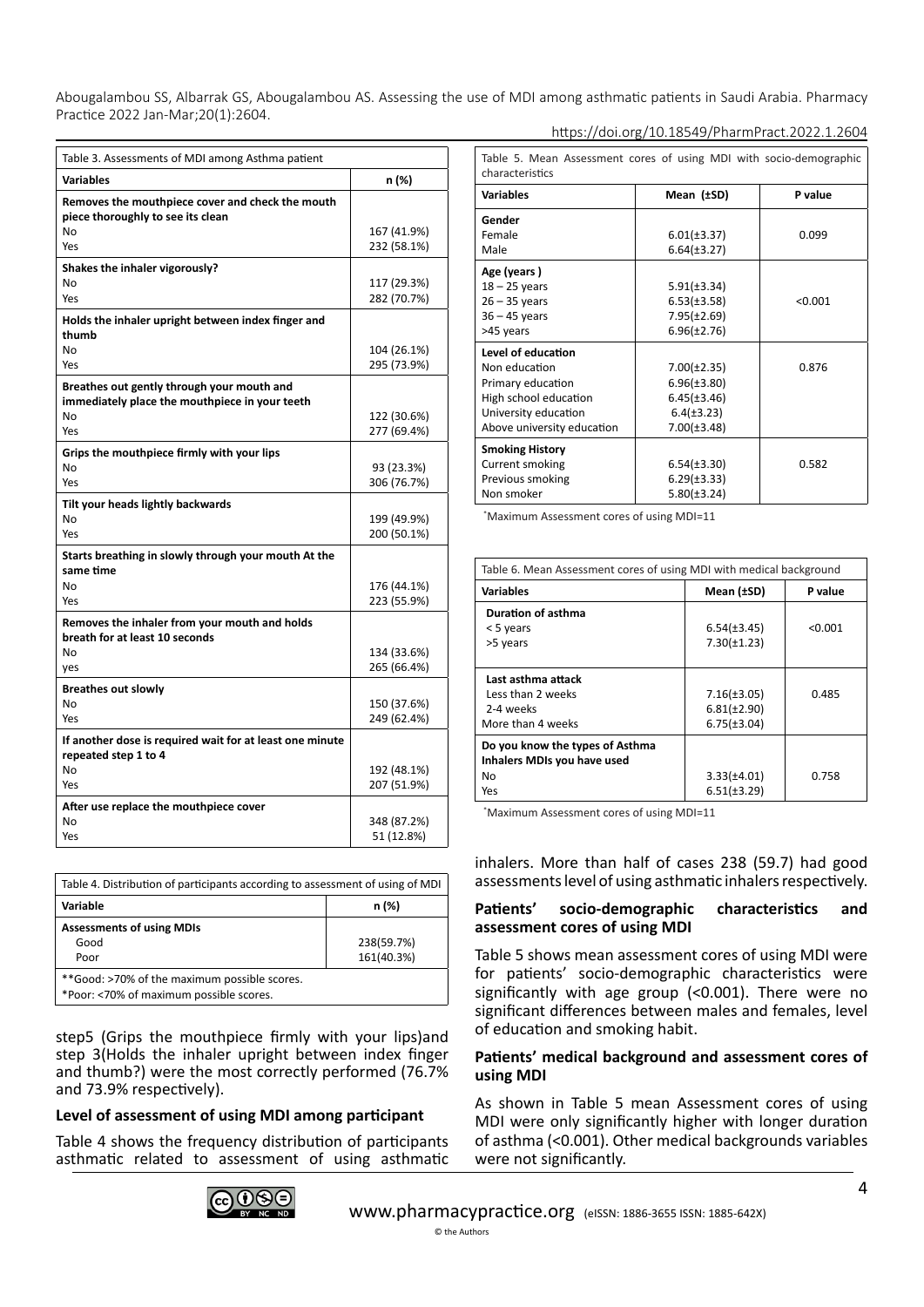https://doi.org/10.18549/PharmPract.2022.1.2604



Assessment Scores of Asthma Inhaler MDIs

## **DISCUSSION**

In this study, questions were asked to cover various aspects of asthma, and show a striking difference in asthma prevalence and severity closely related to sex and age. In general, the lifetime likelihood of developing asthma is about 10.5% greater in women than men. In contrast with study done by $19$  men were more than women Males were 52% and females were 48%. Large number of our sample in this study were female which is more than 70% of the participants. In our study most of patients (92%) were educated to a high school education and above. The population which participated in the study is in high educational level like as study done by.19

In a retrospective cohort analysis of 2933 COPD and asthmatic patients presenting at the Asian Medical Center made by<sup>20</sup> showed that Overlap syndrome patients were older, included smaller proportions of males and of smokers and had lower forced expiratory volume in 1 s (FEV<sub>1</sub>) (% predicted), in contrast with our study that we recognize that mostly who suffers from asthma between the population are those aged between 18-25 years 202 (50.6%), young population are more effected. More than 85% of them they are nonsmokers as in, $20$  which give us the conclusion that asthma are mostly familial hypersensitive reaction and not only for smokers.

In this study the main source of patients' information regarding asthma was the health worker (58%). This result is consistent with the results of a study conducted by. $^{21}$ 

In the part concerning medical background of asthma patients we can see highly educated patients which they earn their knowledge about their condition from the physicians, which give us evidence about increased awareness in those patients. During a previous study which was conducted by $^{22}$  to evaluate baseline, only 1 out of the 117 subjects could perform all the steps of inhaler usage correctly.

Asthma patients usually use metered-dose inhaler (MDI) for treatment. MDI device is ineffective if used without correctly used.

In our study showed that only 146(36.6%) of MDI users. About 12% of MDI users completed the eleven steps without mistakes. The same in the work by $23$  in the Netherlands,(1998) only 11.1% patients completed the required steps. In contrast with work by<sup>24</sup> showed that only 22.1% of pMDI users and 37.3% of DPI users were able to complete all the steps in their different techniques. About 26.2% of both pMDI and DPI users completed the nine steps without mistakes

The most common errors in the use of MDI in our study were step 11 (After use replace the mouthpiece cover), followed by step 5 (Grips the mouthpiece firmly with your lips). These findings are contrast with those of $^{23}$  who identified steps 7 and 4 as the most common "skill" and "non-skill" mistakes respectively.

Low scores of correct handling of inhaler devices reported in this study are consistent with results published previously.6,25 Potential explanation of these low scores of correct handling of inhaler devices is the possibility that treating physicians may not spend enough time with their patients to teach them the proper use of the inhaler device. Furthermore, it is possible that the education

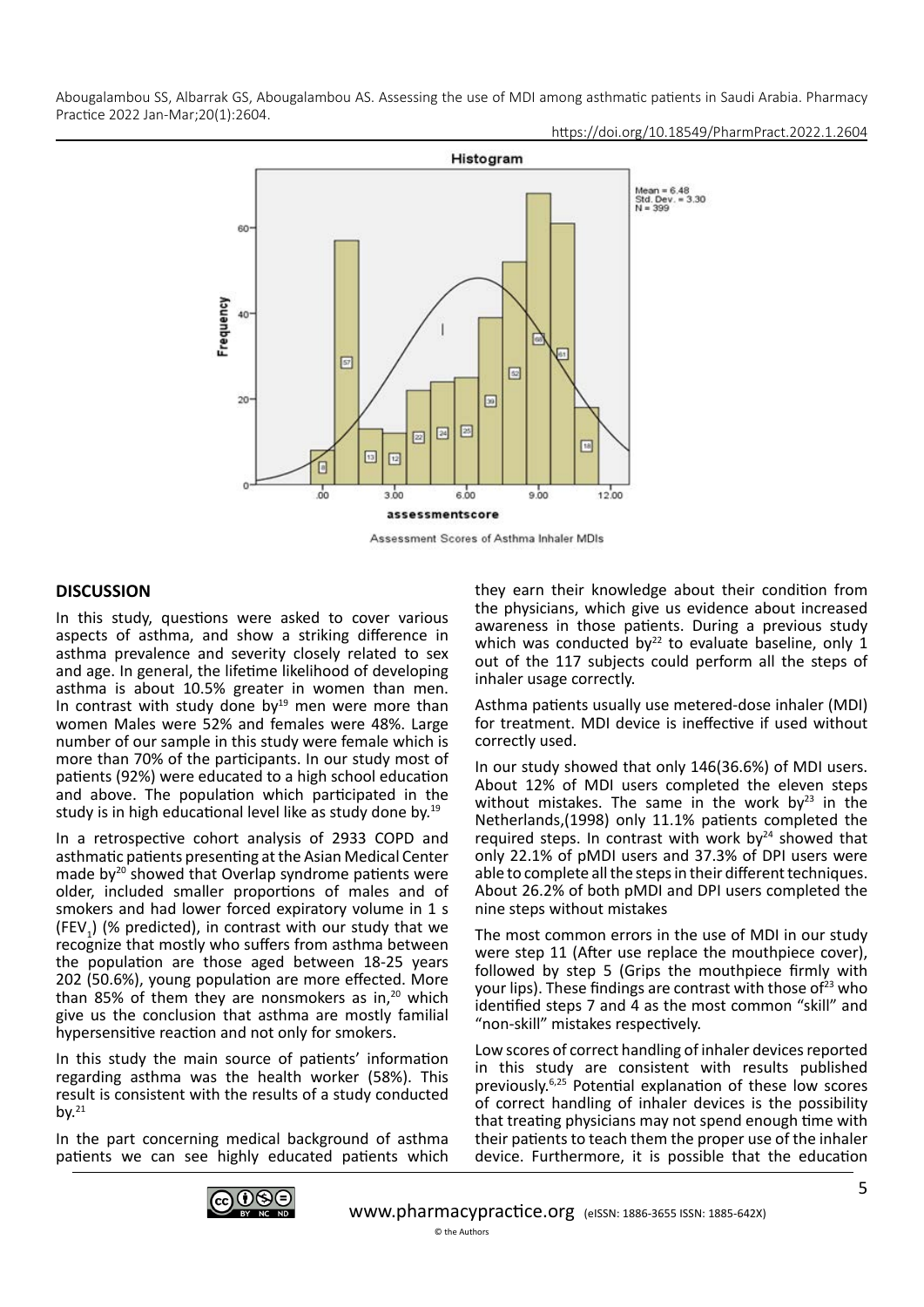techniques demonstrated by the healthcare providers are done without an actual inhaler or demonstration device.

Other potential reasons for inhaler errors include the device itself, patients' beliefs and adherence. Patients who believe using their inhaler is an important part of their asthma management demonstrate higher levels of correct inhaler use

Educational level was not significantly correlated with scores of correct handling. This finding is in disagreement with those reported by a study published in Saudi Arabia.<sup>26</sup>

Results shows also that age and duration of asthma disease were significantly correlated with scores of correct handling. This might suggest that patients from older age group is trying to be careful to use the device in the correct way. Furthermore, this finding might suggest that more duration of disease is the factor for correct use of the device. This finding is in contradict with Saudi study which did not find significant differences in the mean correct score between various age categories.<sup>26</sup> Our results disagreement with $27$  who showed that elderly patients are unable to use MDI simply because of cognitive impairment. Regarding smoking, we found no significant difference in correct handling of the device https://doi.org/10.18549/PharmPract.2022.1.2604

between smokers and non-smokers.

# **CONCLUSION**

Despite the well-known fact that a good MDI technique is of utmost importance, patients still tend to have a relatively poor technique. Incorrect inhaler technique is common among asthma patients. Indicating the need for regular formal training programmes on inhaler techniques so as to decipher correct practices in inhalation therapy.

# **ACKNOWLEDGEMENT**

The authors would like to thank Al Qassim University for help support provided for this research.

## **CONFLICTS OF INTEREST**

No conflicts of interest statement.

#### **FINANCIAL DISCLOSURE STATEMENT**

No financial help.

#### **References**

- 1. [Assessing national capacity for the prevention and control of non-communicable diseases: report of the 2019 global survey.](https://www.who.int/teams/ncds/surveillance/monitoring-capacity/ncdccs) [Geneva: World Health Organization. 2020](https://www.who.int/teams/ncds/surveillance/monitoring-capacity/ncdccs).
- 2. Maziar Moradi-Lakeh, Charbel El Bcheraoui, et al. Prevalence of asthma in Saudi adults: findings from a national household survey 2013. BMC Pulm Med. 2015;15:77. <https://doi.org/10.1186/s12890-015-0080-5>
- 3. Al-Zahrani JM, Ahmad A, AL-Harbi A, et al. Factors associated with poor asthma control in the outpatient clinic setting. Ann Thorac Med 2015;10:100-4. <https://doi.org/10.4103/1817-1737.160849>
- 4. Anita Kotwani, SK Chhabra, VandanaTayal, et al. Quality of asthma management in an urban community in Delhi, India. Indian J Med Res. 2012;135(2):184-192.
- 5. Evers U, Jones SC, Caputi P, et al. The asthma knowledge and perceptions of older Australian adults: Implications for social marketing campaigns. Patient Education and Counseling. 2013;91(3):392-399. <https://doi:10.1016/j.pec.2012.12.011>
- 6. Molimard M. Assessment of handling of inhaler devices inreal life: an observational study in 3811 patients in primary care. J Aerosol Med. 2003;16(3):249-254. <https://doi.org/10.1089/089426803769017613>
- 7. Lavorini F, Magnan A, Dubus JC, et al. Effect of incorrect use of dry powder inhalers on management of patients with asthma and COPD. 2008;102(4):593-604. <https://doi.org/10.1016/j.rmed.2007.11.003>
- 8. Jill B. Conner, Philip O Buck. Improving Asthma Management: The Case for Mandatory Inclusion of Dose Counters on All Rescue Bronchodilators. 2013;50(6):658-663.<https://doi.org/10.3109/02770903.2013.789056>
- 9. Vargas O, Martinez J, Ibanez M, et al. The Use of Metered-Dose Inhalers in Hospital Environments. 2013. [https://doi.](https://doi.org/10.1089/jamp.2011) [org/10.1089/jamp.2011](https://doi.org/10.1089/jamp.2011)
- 10. Giraud V. Misuse of corticosteroid metered-dose inhaler is associated with decreased asthma stability. EurRespir J. 2002;19(2):246-251.<https://doi.org/10.1183/09031936.02.00218402>
- 11. Lurslurchachai L, Krauskopf K, Roy A, et al. Metered dose inhaler technique among inner-city asthmaticsand its association with asthma medication adherence. ClinRespir J. 2014;8:397-403. <https://doi.org/10.1111/crj.12084>
- 12. Jolly A. Mohan R. Guleria Rosemary Poulose, et al. Evaluation of Metered Dose Inhaler Use Technique and Response to Educational Training G.P. The Indian Journal of Chest Diseases & Allied Sciences. 2015;57**:**17-20.
- 13. Chorao P, Pereira AM, Fonseca JA. Inhaler devices in asthma and COPD-an assessment of inhaler technique and patient preferences. 2014;108(7):968-75. <https://doi.org/10.1016/j.rmed.2014.04.019>
- 14. Adnan M, Karim S, Khan S, et al. Comparative evaluation of metered-dose inhaler technique demonstration among community pharmacists in Al Qassim and Al-Ahsa region, Saudi-Arabia Saudi Pharmaceutical Journal. 2015;23(2):138-142. [https://doi.](https://doi.org/10.1016/j.jsps.2014.06.007) [org/10.1016/j.jsps.2014.06.007](https://doi.org/10.1016/j.jsps.2014.06.007)
- 15. Arora P, Kumar L, Vohra V, et al. Evaluating the technique of using inhalation device in COPD and bronchial asthma patients. 2014;108(7):992-8.<https://doi:10.1016/j.rmed.2014.04.021>

© the Authors